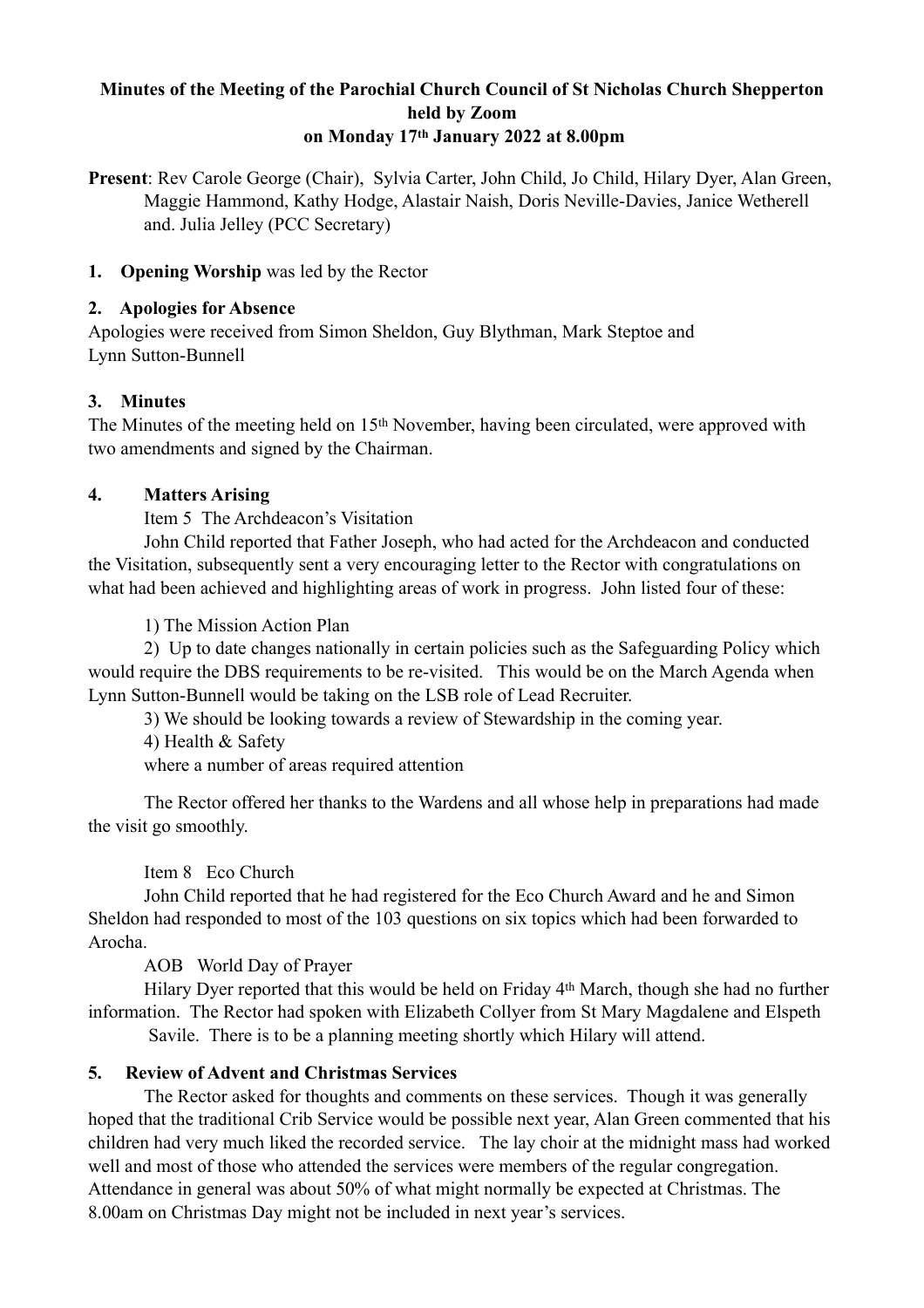#### **6. Financial report**

### a) The Year to Date

The Treasurer reported the General Fund showed a credit balance of £9,000 which did not represent an increase in income, but reflected the lower figure sent to the Diocesan Fund. However, Kathy wished to note an impressive increase in giving, at regular services and particularly at Baptisms. Over the last year 70% of the collections income had been received in the last three months. The new systems of card or digital giving had also been useful, but the Treasurer's remarks concerned cash donations. The accounts for the year will be finalized and presented to the next PCC meeting.

### b) A Budget for the Year

The Treasurer pointed out that the budget contained many question marks as so many items were subject to unpredictable variations. However, the projected budget predicted an excess of income over expenditure. (Copy attached) Responding to the Rector's queries, the £400 income from property was identified as the ground rent for the Village Hall, and the £180 outward giving as a donation, historically from Young Church, now made annually to Plan International, an educational programme for children abroad.

### **7. Safeguarding**

John Child reported a call from Susan Smith who would like Safeguarding to be a major item on the agenda for the March PCC meeting. She will attend the meeting to present this.

### 8. **Fees for Wedding and Funeral Services**

The Rector presented the fees for the coming year, most of which were statutory.

To the fixed fees of £480 for a wedding in church and £32 for the calling of the Banns she proposed adding £30 for the Verger and £30 to cover heating costs for weddings from October to March.

Currently there was no Verger to assist at weddings but this addition would cover the necessary arranging and replacing of the church furniture. The costs of extra items had been broken down for clarity: Bells £145, Organist £150 Choir £100 and Video rights £150. As the delays over the last year have brought together a hugely varied mixture of couples, the Rector had decided not to attempt wedding preparation groups but to prepare each couple according to their circumstances. The fees for Funerals had also been set and had been sent to the undertakers.

### **9. Review of current Restrictions**

The Rector felt that it was possible that nearly all of the current restriction could be lifted on 26th January, which would make it more difficult to require people to wear masks in church. They could still be asked to comply, though an unmasked person could not be refused entry. She realized how much the absence of tea and coffee after church deprived people, particularly newcomers, of the opportunity to get to know others in the congregation. She hoped to restore this as soon as possible, though there would of course be no compulsion to join in. The infection levels would continue to be monitored most carefully.

### **10. Eucharistic Ministers and Home Visitors**

The Archdeacon's Visitation had raised the question of licences for Eucharistic Ministers and that Home Visitors would also need to be licensed. These had not been renewed for some years and some of those on the old list were no longer in the parish. A new list had been drawn up with John and Joanne Child, Hilary Dyer, Pam Powell, Maggie Hammond, Sylvia Carter, Fiona Stevens, Richard Walsh, Doris Neville-Davies, Janice Wetherell, Peter Davis, Jane Davies and Nicky Searle. Simon Sheldon, Richard Ghail and Elizabeth Greenwood held licences through their various offices. The Rector would check that all those listed were willing to continue and then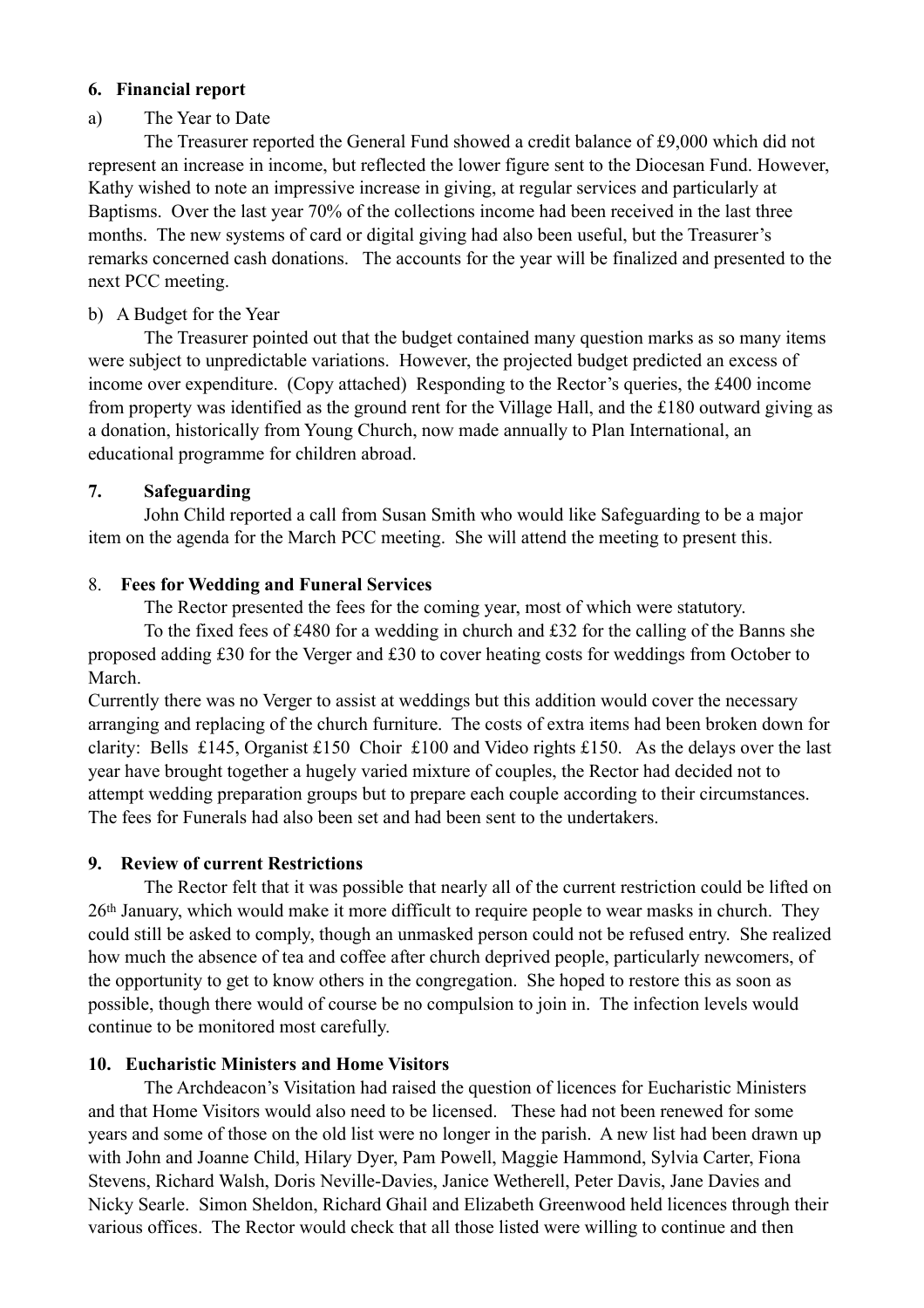submit the list to the Bishop. When the licences arrived they would be presented at a Commissioning Service.

## **11. Thoughts from the Rector**

The Rector described two events planned for Lent. Simon Shutt of FACT has been invited to run two services for all the family, with the first one on Sunday 13th February at 3.00pm. Families will book a table and there will be activities, songs, bible stories and prayers followed by refreshments. Because of the similarity to Messy Church Margaret Bennet queried the title of these events and there will be further discussion of this.

## Lent Services

The Rector has planned to start a Tuesday mid-week Eucharist at 12.00noon, probably once a month, but weekly through Lent, followed by lunch in the Rectory. The Bishop of London has proposed charities dealing with mental health and isolation as a focus for Lent giving. We would follow this lead, choosing either a local or national charity of this type.

## Baby and Pre-School Group

The Rector also hopes to start a Baby and Pre-school meeting in church once a month on a Wednesday, to fit in with groups in other churches. Sue Wood, in a very active retirement, is willing to return and undertake some children and families work in St Nicholas. With 16 baptisms arranged in the New Year it is hoped to offer a welcoming support group in the church. Some backup would be needed from other church members initially and some who attend the 11.15 service have shown an interest. The managing of refreshments and safeguarding in the church would require careful attention as the Parish Centre would not be available. The Roseacre Playgroup, currently using the Centre on weekdays until 1.30pm, are planning to extend their hours by offering Breakfast and Lunch Clubs.

### The Buildings Group

It is hoped to re-activiate the Buildings Group. The Vestry roof having been dealt with, the state brickwork at the top of the tower, first noted in the Quinquennial Report in 2018, has become more urgent. Members of the group will be asked if they are still willing to serve and others may be approached, including Jimmy Harrow, now retired and recovered from injury.

### Fund-raising activities

The Rector observed the need for a group to combine Fund raising and social events, separate from a formal Tower Appeal committee who would direct their efforts initially to large donors and grant– giving bodies.

Under general fund raising would be the church's regular pitch at the Village Fair (11th June this year) and the Winter Fair. The Rector had not been able to make a booking for November 2022 for the Village Hall, but John Child offered to put her in touch with a useful contact at Spelthorne Borough Council. A "Buy a Brick" scheme, similar to the one that raised a very useful sum for the South Transept repair, could fit in to either or both of these events. The meeting was reminded of the Parties-R-Us group, Nicky Seale, Jane Davies and Nicky Addy who could be approached.

### Mission Action Plan

Finally the Rector asked if the debate on the Mission Action Plan could be held over to the next PCC meeting in March to which she planned to invite the Rev Jonathan Rust Director of Mission for the Kensington Episcopal Area.

# **12. There had been no Correspondence**

# **13. There were no Churchwardens' Notices**